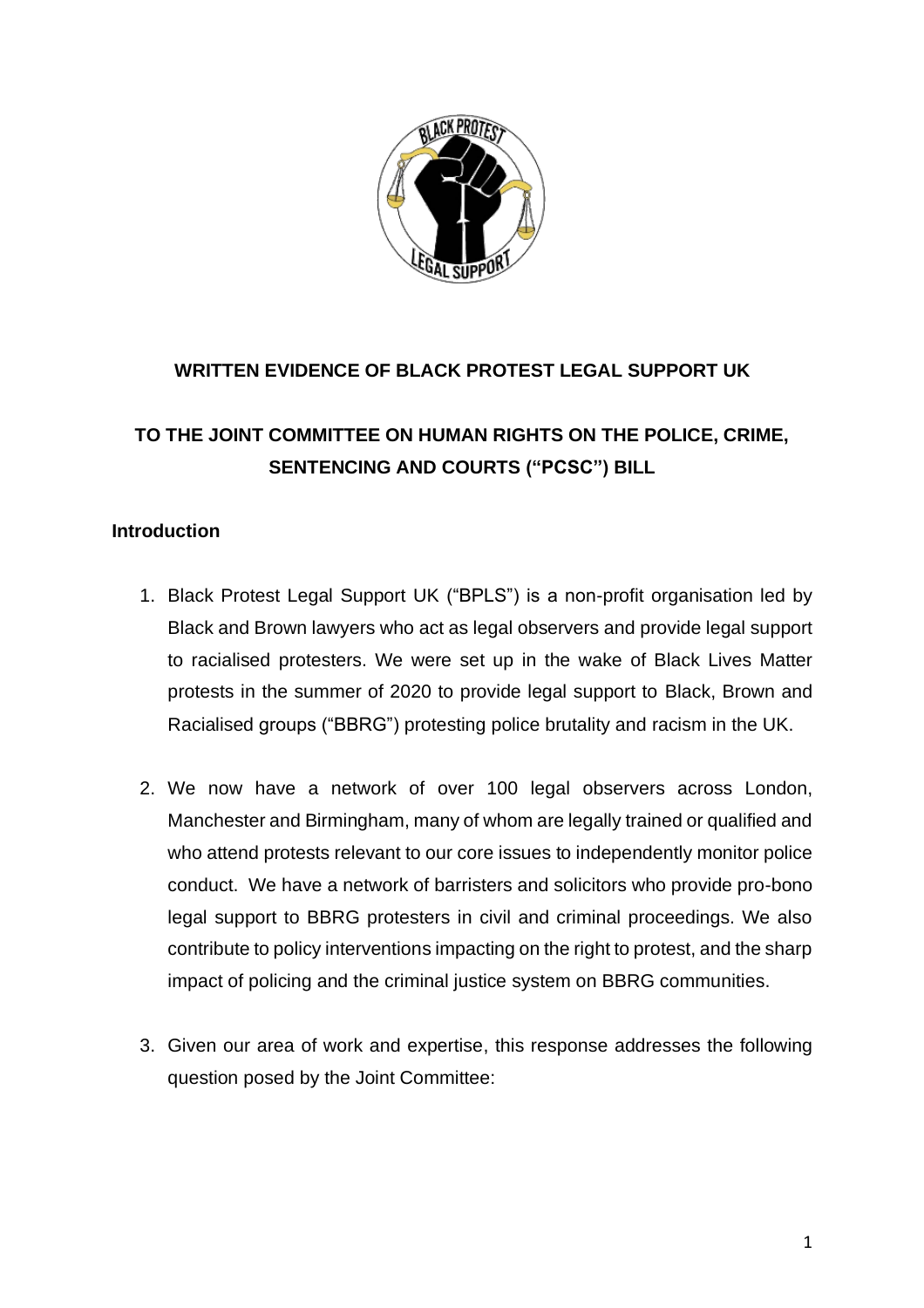*Are the proposed changes to the law governing public assemblies, processions and one-person protests necessary to protect those adversely affected by such activities? Do the proposals in Part 3 of the Bill adequately protect the right to peaceful assembly (Article 11 ECHR) and the right to free expression (Article 10 ECHR)?*

# **A. Reduced thresholds, new protest related offences and harsher sentencing will stifle the right to protest**

- 4. Articles 10 (freedom of expression) and 11 (freedom of assembly) of the European Convention on Human Rights ("the Convention"), taken together protect the right to protest. The right to protest is a fundamental right in any democracy.
- 5. Protests that cause inconvenience to others are covered under the ambit of Articles 10 and 11, as described by Laws LJ in *Tabernacle v Secretary of State for Defence* [2009] EWCA Civ 23 at §43

*" Rights worth having are unruly things. Demonstrations and protests are liable to be a nuisance. They are liable to be inconvenient and tiresome, or at least perceived as such by others who are out of sympathy with them."* 

6. In *Kuznetsov v Russia* (application No 10877/04) the European Court of Human Rights echoed this sentiment at §44:

> *"As a general principle, the Court reiterates that any demonstration in a public place inevitably causes a certain level of disruption to ordinary life, including disruption of traffic, and that it is important for the public authorities to show a certain degree of tolerance towards peaceful gatherings if the freedom of assembly guaranteed by Article 11 of the Convention is not to be deprived of all substance".*

7. BPLS believes that the proposed legislation, which lowers the threshold for police interference in protests and creates new offences and greater penalties for protest-related offending, will only act to stifle the right to protest. BPLS squarely opposes the implementation of the PCSC Bill.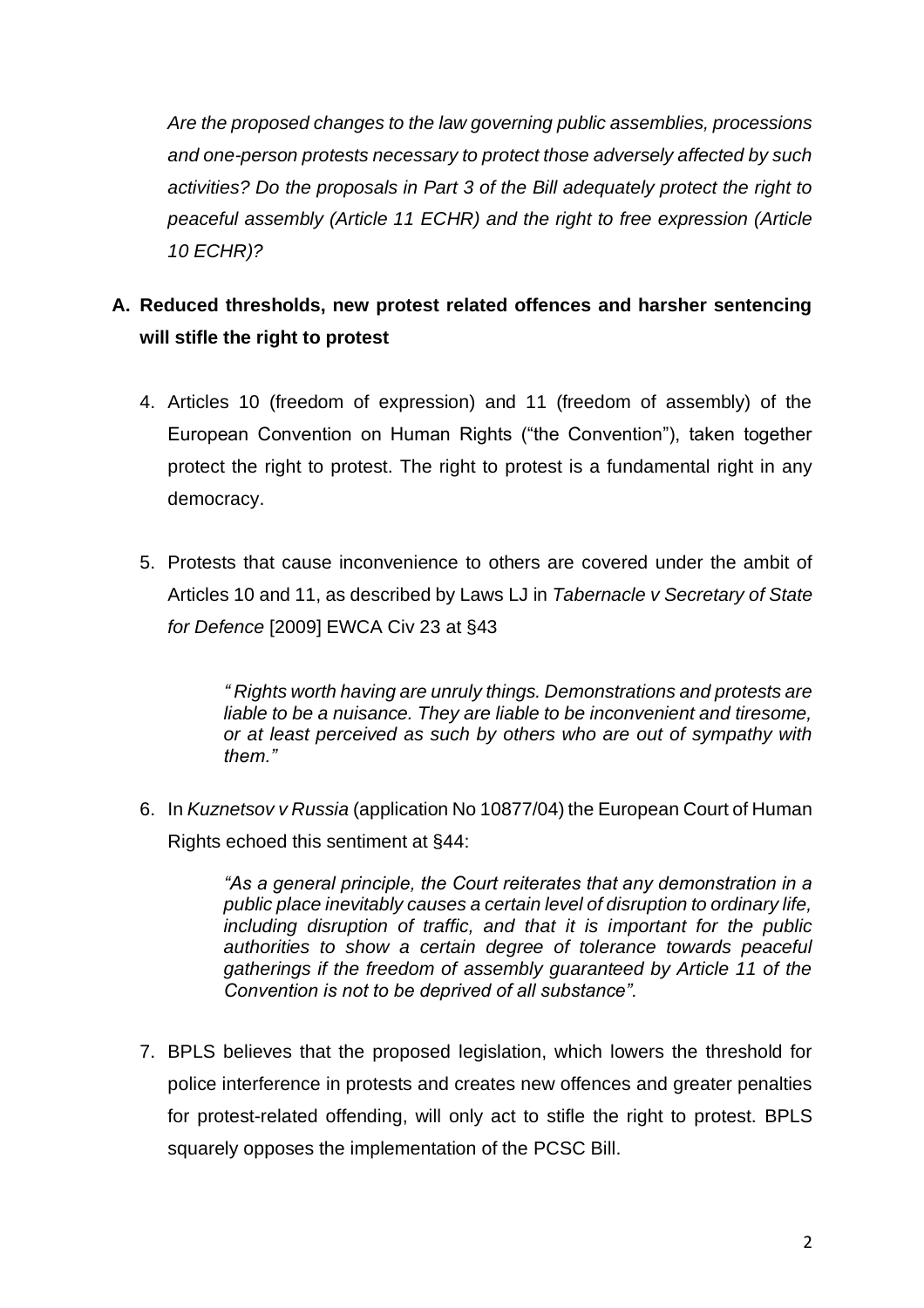- 8. Of note is Clause 55, a proposed amendment to section 14 of the Public Order Act 1986 which governs police powers to regulate public assemblies. BPLS is particularly concerned at the wording of the section, which enables officers to impose conditions that can and often do, effectively end protests, on the basis of *"noise generation"* and where it *"may cause such persons to suffer serious unease"*. BPLS strongly believes that these broad and vague terms have no place in the criminal law.
- 9. Similarly, BPLS opposes the proposed new offence of *"intentionally or recklessly causing public nuisance"*, which carries a maximum sentence of 10 years when tried on indictment. Particularly worrying is the definition of *"serious harm"* which can include *"serious annoyance or serious inconvenience"*.
- 10.BPLS strongly submits that the framing of these clauses in particular, and Part 3 of the Bill in general, cannot be viewed as either a necessary nor proportionate response and is contrary to common law and the freedoms protected under the Convention.
- 11.BPLS is also particularly concerned that the impetus for the new Bill is precisely the success and widespread support for recent protests. The Black Lives Matter protests have led to greater public awareness, media attention and increased scrutiny of the way in which policing impacts BBRG communities and young Black men in particular.
- 12.The "Kill the Bill" protests, drawing attention to the authoritarian aspects of this Bill itself, BPLS asserts directly led to a delay in the passing of the Bill in Parliament, which has enabled greater scrutiny, including this consultation.
- 13.BPLS is therefore particularly concerned about the timing of the new Bill, especially against the backdrop of the HMICFRS report, commissioned by the Home Secretary, and published in March this year, which outlined a need to: develop covert intelligence gathering methods, increased use of facial recognition technology at protests (which is discriminatory by design), and expanding stop and search *"to prevent serious disruption caused by protest"*.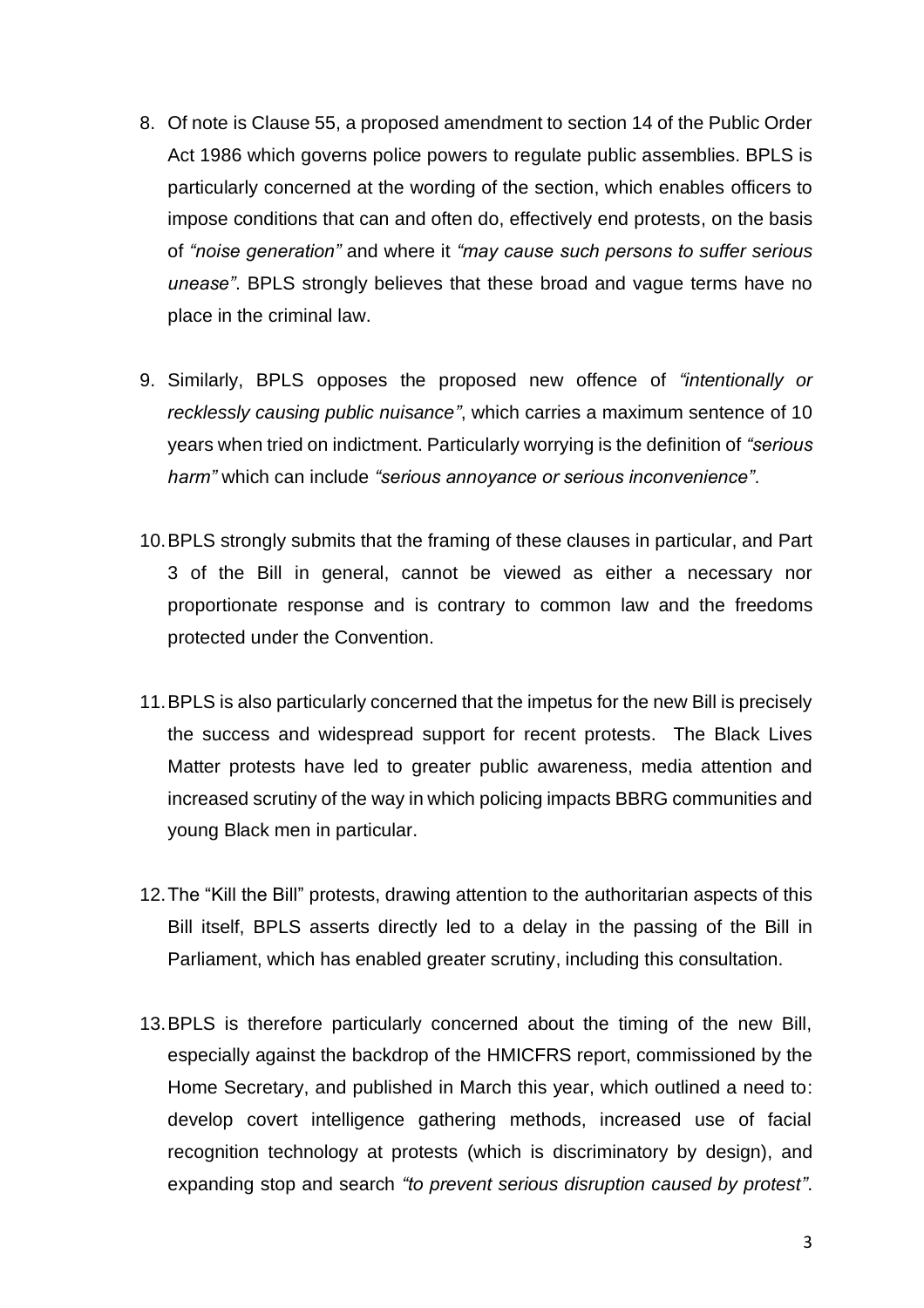Introducing legislation aimed at increasing policing powers belies a worrying trend and has the potential to create what was referred to in *Christian Democratic People's Party v Moldova* (Application no. 28793/02) as the *"chilling effect"* on the right to protest.

- 14.BPLS also raises concerns about the advent of new policing powers at protests, when the police have on a number of occasions acted unlawfully and in excess of current powers. In the case of *Jenny Jones & ors v Commissioner of the Police of the Metropolis* [2019] EWHC 2957 (Admin), a ban on the Autumn Uprising protests under s.14 POA was found to be unlawful. In the earlier case of *Mengesha v Commissioner of the Police of the Metropolis* [2013] EWHC 1695 (Admin), the requirement to provide personal details to police in order to be released from a kettle was also found to be unlawful.
- 15.BPLS legal observers have noted similar overreach by police. On 6 June 2020, in the first week of the BLM protests, police purporting to use s.50 Police Reform Act 2002 powers, kettled hundreds of protestors at Downing Street. Many young people, including two fourteen-year-olds, were held until the early hours of the morning. Despite the judgment in *Mengesha* and the clear wording of s.50 which means that it cannot be used as a blanket power, the police refused to allow protestors to leave unless and until they provided their personal details and agreed to be filmed from head-to-toe. Further and extensive abuses of power were documented by BPLS at recent Kill The Bill protests.

### **B. The PCSC Bill will have a disproportionate impact on Black, Brown and Racialised Group ("BBRG") communities**

16.The general rights enshrined in the Convention (such as Articles 10 and 11) *"cannot be interpreted in a vacuum but must be interpreted in harmony with the general principles of international law"*, including the International Convention on the Elimination of All Forms of Racial Discrimination: see *Neulinger v Switzerland* (2010) 54 EHRR 1087 (GC) at §131, endorsed by the Supreme Court in *Mathieson v Secretary of State for Work and Pensions* [2015] UKSC 47; [2015] 1 WLR 3250 at §42, §44. The right to protest is particularly important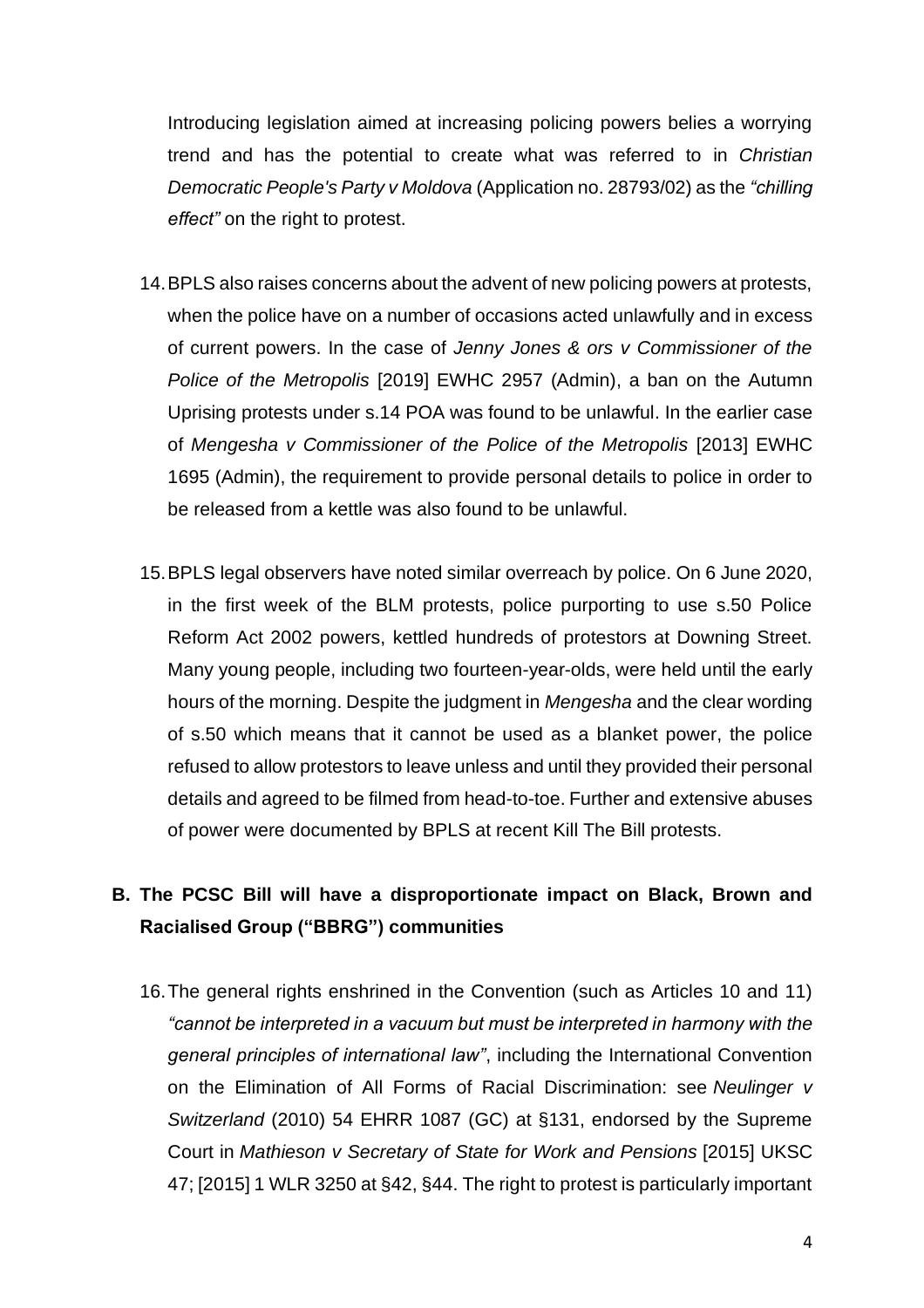for groups asserting *"a minority consciousness"*, including racialised groups challenging oppression (*Gorzelik and Others v. Poland* [GC], §92). As such, these groups receive heightened protection under Articles 10 and 11.

- 17.However, BPLS firmly believes that the vague language, expanded police powers, new offences and heavy penalties proposed under the PCSC Bill will clearly have a more significant and disproportionate impact on BBRG protestors, by further embedding the systemic racism already rampant in the policing of protests and in the criminal justice system.
- 18.The 2017 Lammy Review, and the 2020 update to the Review, 'Tackling Racial Disparity in the Criminal Justice System', exposed the stark reality faced by BBRG communities, and especially Black men, in the criminal justice system. Black people are more than nine times as likely to be stopped and searched when compared to white people; Black people are three times as likely to be arrested and young Black boys are nine times more likely to be given immediate prison sentences than their white peers, with over half of the children and young people in youth custodial institutions being from BBRG communities. BBRG communities were also 54% more likely to be fined under COVID Regulations than white people.
- 19.The same systemic racism plainly applies to BBRG people who are targeted, fined, arrested, charged and/or sentenced as a result of attending protests. Further, from our experience and observations, police aggression and violence is significantly greater at BLM and related protests and against BBRG protestors.
- 20.Police violence was rife at BLM protests in 2020. BPLS noted the aggressive arrests of three Black women at the Kill the Bill protest on 3 April, as well as brutality against other Black demonstrators – on the streets, in police vans and in police custody. The use of PAVA spray against protestors and legal observers at Parliament Square was particularly concerning during the COVID-19 pandemic. More recently, at Palestine and Colombia solidarity protests in London, we observed the donning of riot gear and the use of batons and shields